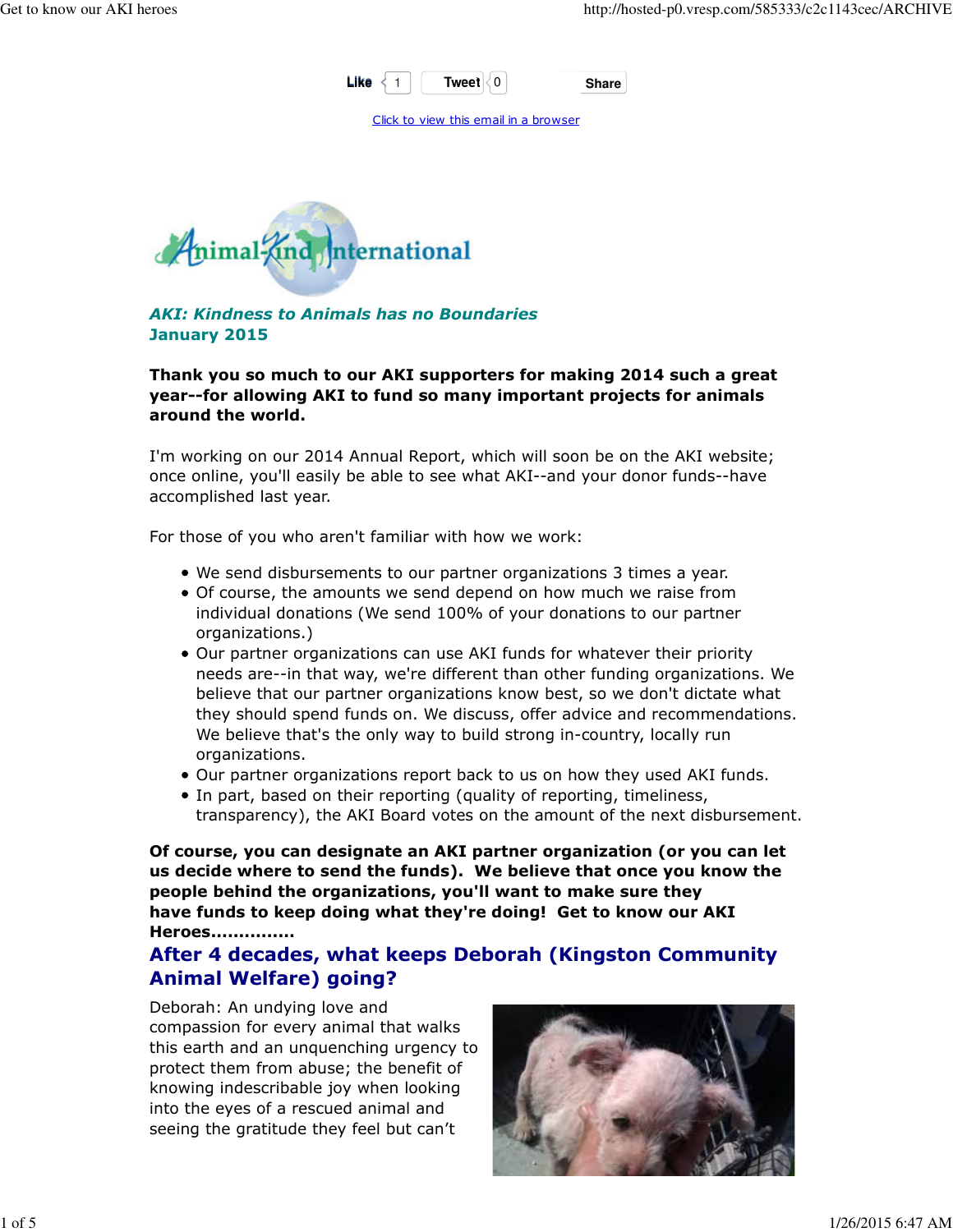verbally express; this is my way of making the world a better place-I have the ability to change a life in a very positive way, being aware that it's not only people's lives that matter. Animals



matter too; and my tears. Because I don't cry easily, but having a little pup die in my arms will make me weep. This one [puppy pictured] was a survivor though!

Probably most of us are nodding our heads in agreement with Deborah, but in Kingston, Deborah is a rarity. That's why we feel so strongly about supporting KCAW's work.

Would you like to make sure Deborah/KCAW can continue to rescue , s/n, and feed street dogs and cats? You can designate KCAW for your donation here, where you can read about KCAW's many rescues--make sure to check the photo gallery!

#### http://www.animal-kind.org/jamaicaadvocate.html

AKI supports KCAW by providing funds for dog and cat food, for vet care, including s/n, and for supplies (de-wormer, shampoo, wound spray, etc).

## How did Pilar (Helping Hands for Hounds of Honduras) get involved in rescue work?

Pilar: It hurt me to see animals suffering and no one helping. What keeps me going is the satisfaction of seeing most of the animals get better and the gratefulness and joy they demonstrate once they are better.

The story and pictures of Nico are just one example of Pilar's miraculous rescue work. You can read much more at this link-make sure to check the photo gallery, where you can also designate HHHH. Your donation will make sure that Pilar has the funds to care for the dogs and cats at her sanctuary, and others she rescues from the streets of Tegucigalpa): http://www.animal-kind.org/honduras.html





Nicholas (Nico), was rescued by

Pilar/HHHH early on Christmas day (hence the name Nicholas). He had been hit by a car in Tegucigalpa, and wasn't able to walk (picture above on pink blanket). He wouldn't eat and he had a huge raw area on his side where he was hit and cried if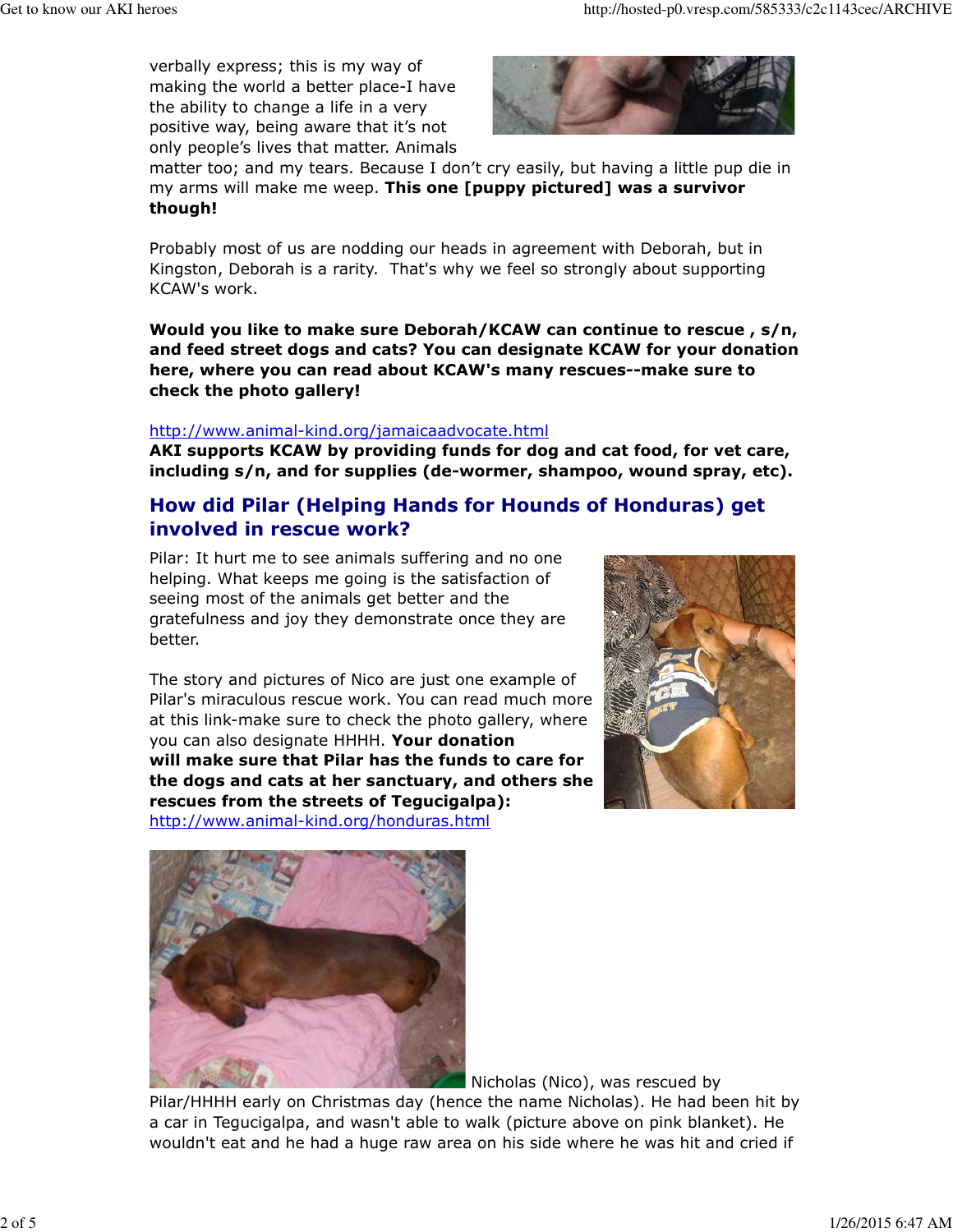you tried to move him. But just a couple weeks later, after vet care and after-care at the HHHH sanctuary, he's eating and walking, although Pilar says that he prefers being a couch potato (photo above, right).

How is it that this little doxie ended up on the street in the first place? We can't be sure, but in Honduras, it's still common to toss dogs and cats out when they're no longer wanted. That's why we feel it's so important to support Pilar/HHHH's work. Besides providing rescue and care, HHHH has given presentations to thousands of students about kindness to and care of animals.

AKI support to HHHH allows Pilar to s/n dogs and cats, provide vet care, including emergency care, purchase dog and cat food and supplies, and to maintain sanctuary infrastructure.

# Why is Alex Ochieng (Uganda SPCA shelter manager) such a dedicated animal rescuer?

Alex: I love animals since my childhood. I was born next to animals, dogs, cats, cows, goats, and I was in a Wildlife Club in school and loved wildlife. I tell people, "Saving life is the nicest thing to do."

Read the rest of AKI's interview with Alex here (at the link under the video, middle of the page):

http://www.animal-kind.org/ugandaadvocate.html

AKI's crowd funding project on the Love Animals' site is 82% funded. We only have a few more days to raise the full amount to repair the kennels at Uganda's only animal shelter, The Haven (pictured below).

### We've received 29 donations so far--please join the crowd! Even if you can only donate \$5, you'll be helping us to reach our goal! Thank you from AKI, the USPCA, and Haven dogs!

http://www.loveanimals.org/pets/ugandaspca-haven-repair.html



Geesche (AKI partner organization, Have A Heart-Namibia) is hoping for a donation before January ends so the HAH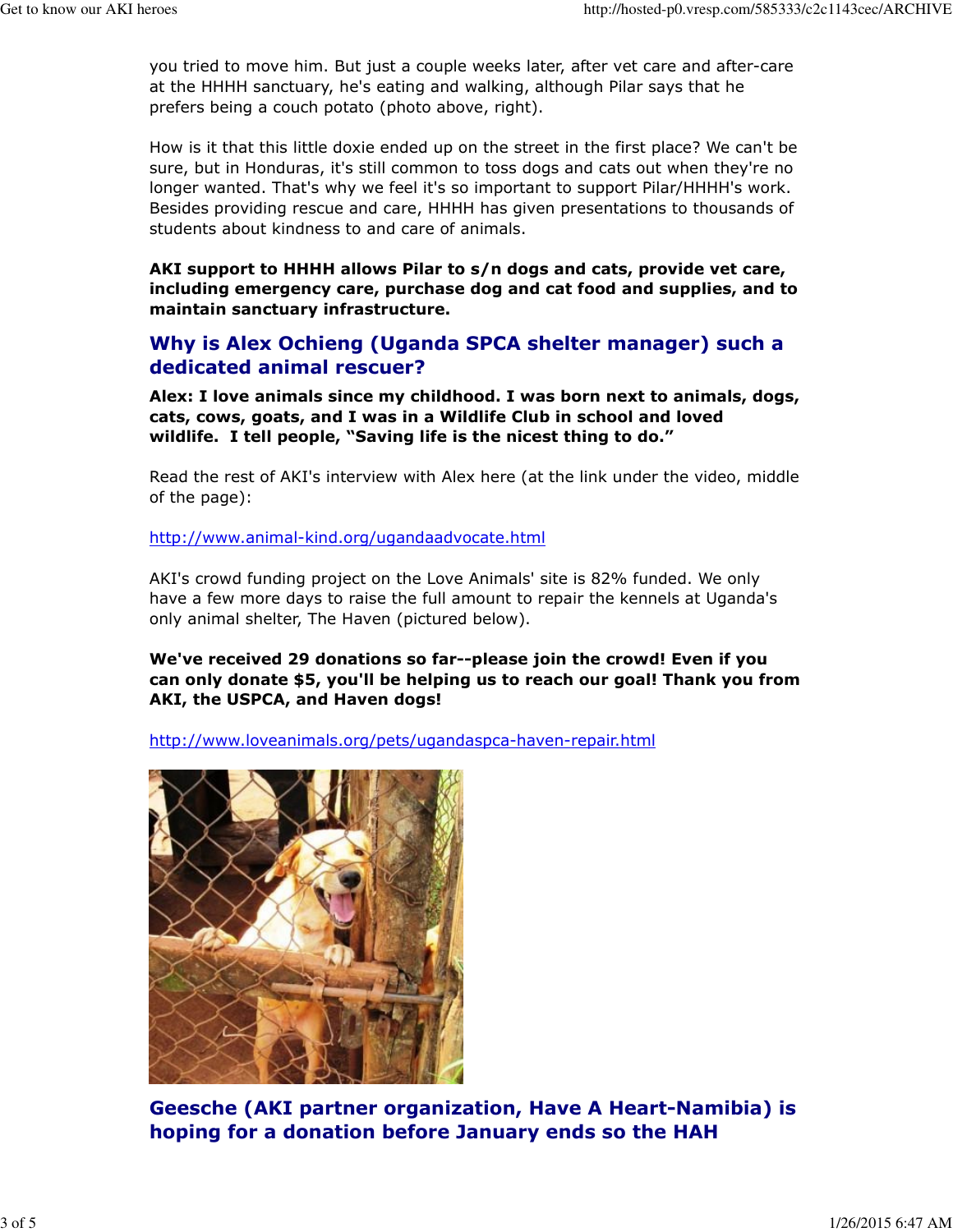# project can remain on the GlobalGiving crowd funding site.

Geesche has great plans for the dog house & spay/neuter project that AKI has been raising funds for (\$950 from 15 donors so far). She and her team are now deciding which dogs will get a dog house. They're also getting the children ready to paint the houses (with help of course).

A local artist (he paints big, funny pictures all over Luderitz) has agreed to paint one house!



The project will unfold over the next two months, Geesche said. "My plan is that the dogs that are chosen to get a house will be neutered/spayed during the March Spay Day and when we bring them back home we will also deliver the house."

Join the fun, and help Geesche/HAH provide dog houses and s/n in Luderitz:

http://www.globalgiving.org/projects/provide-safe-haven-for-120-dogs/

## AKI's PICTURE OF THE MONTH

Poor people have too many other concerns to worry about dogs and cats.

How many times have you heard that?

Here's our response in a picture from Lilongwe SPCA--we think this picture is worth 1000 words!

Last week, Lilongwe SPCA held a Community Spay/Neuter Clinic in Chigwirizano in Lilongwe (photo



right). They sterilized 13 dogs and because of the high demand, they returned again this past week for 2 days.

#### http://www.animal-kind.org/malawigroup.html

AKI supports the LSPCA's shelter, community s/n, vet care, and other LSPCA priority needs! Please designate them for your donation at the above link-where you can also read about their work in Malawi, and the difference that AKI donors have made (go to the photo gallery).

#### In Memory Of

Although it's always sad to hear about a beloved pet who's died, when I recently looked at our *In Memory Of* page, I realized it has become a beautiful tribute to those we've lost. Consider making a donation in memory of a pet (or person), and we'll post it here--send a picture too:

http://www.animal-kind.org/memories.html